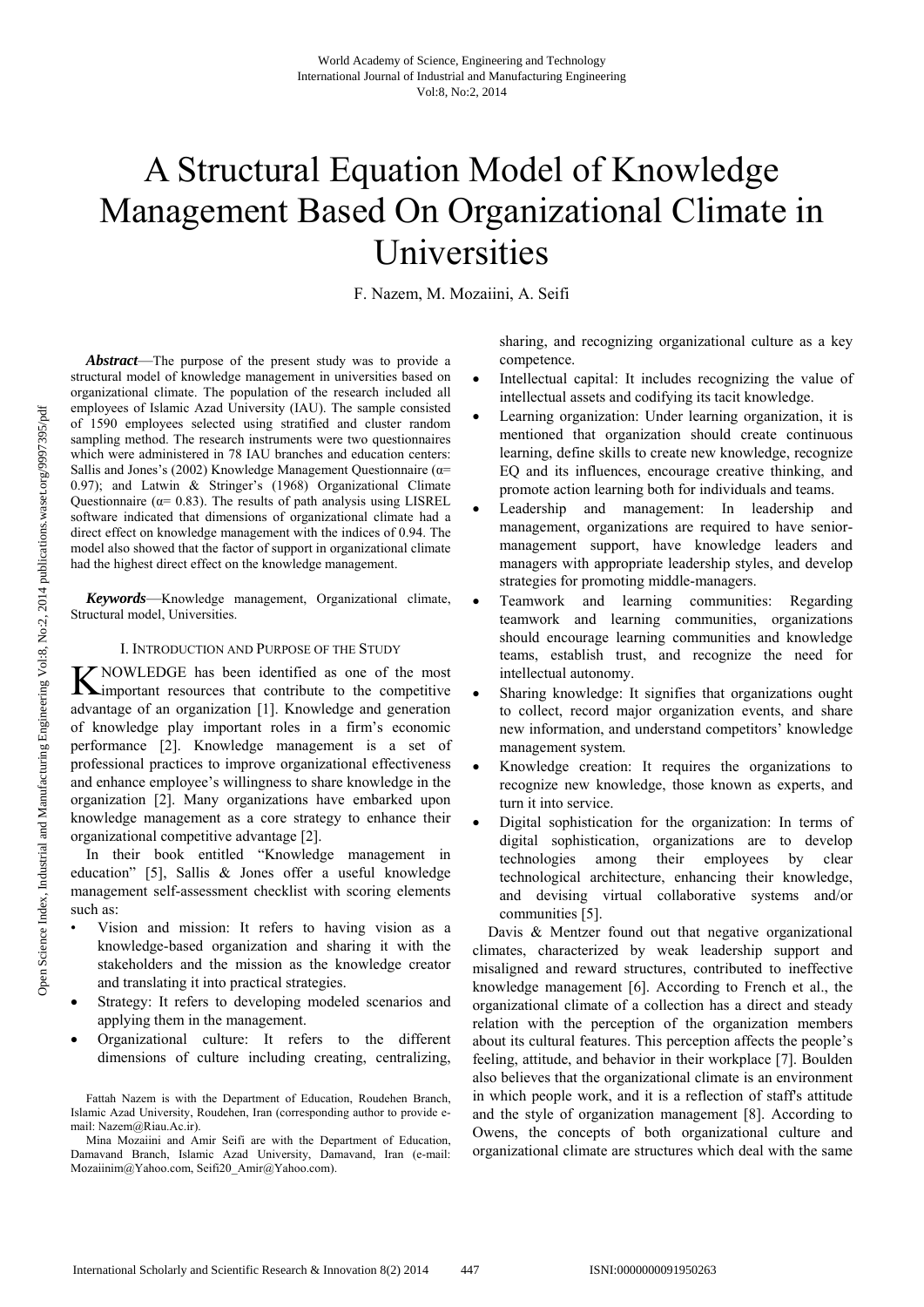fact, and the people's behavior in organizations is not the result of interaction with the direct and tangible event, but it is the result of interaction with the intangible powers in the environment [9].

Steers believes that if the organization goal is to achieve favorable feedback and performance, the climate which is tending toward success will be more suitable; however, if the organization wants to satisfy its staff, a friendly climate will mostly suit it [10].

After carrying out a lot of research in the field of organizational climate, Litwin and Stringer [11] compiled a fifty-item questionnaire which contain dimensions like structure, responsibility, reward, risk taking, warmth, support, conflict, standard, and identity which are explained as follows:

- Structure: The feeling that employees have about the constraints in the group, how many rules, regulations, procedures there are.
- Responsibility: The feeling of being your own boss; not having to double-check all your decisions; when you have a job to do, knowing that it is your job.
- Reward: The feeling of being rewarded for a job well done; emphasizing positive rewards rather than punishments; the perceived fairness of the pay and promotion policies.
- Risk Taking: The sense of riskiness and challenge in the job and in the organization; is there an emphasis on taking calculated risks, or is playing it safe the best way to operate.
- Warmth: The feeling of general good fellowship that prevails in the work group atmosphere; the emphasis on being well-liked; the prevalence of friendly and informal social groups.
- Support: The perceived helpfulness of the managers and other employees in the group; emphasis on mutual support from above and below.
- Standards: The perceived importance of implicit and explicit goals and performance standards; the emphasis on doing a good job; the challenge represented in personal and group goals.
- Conflict: The feeling that managers and other workers want to hear different opinions; the emphasis placed on getting problems out in the open, rather than smoothing them over or ignoring them.
- Identity: The feeling that you belong to a company and you are a vulnerable member of a working team; the importance placed on this kind of spirit [11].

Chen & Huang suggest that innovative and cooperative climate is positively related to social interaction and that social interaction is more favorable when the organizational structure is less formalized, more decentralized and integrated and that social interaction is positively related to knowledge management [12]. These empirical evidences, according to Chen and Huang, support the process-oriented view and indicate that social interaction plays the mediating role between organizational climate, organizational structure, and knowledge management. Another study by Chen et al. [13]

was concluded finding that innovative and supportive climates are positively related to knowledge management. They found out that when the organizational structure is less formalized, more decentralized, and integrated, knowledge management is more enhanced. Regarding the relationship between organizational climate and knowledge management, Janz & Prasarnphanich examined the relationships among organizational climate, cooperative learning, and created and disseminated knowledge and listed four dimensions of risk, reward, warmth, and support as the ones to assess organizational climate [14]. Zack hypothesizes that effective knowledge creation, sharing, and leveraging require an organizational climate and reward system that value and encourage cooperation, trust, learning, and innovation [15]. Lee et al. also underscore the role of organizational climate in higher knowledge management performance [16]. According to them, the critical managerial drivers influencing enhanced organizational climates were reward, top management support, and IT service quality. Besides all these studies, there is huge literature regarding the confirmation of the relationship between organizational climate along with its aspects and knowledge management [17]-[20].

## II. RESEARCH QUESTIONS

- 1. What is the structural model of the knowledge management based on organizational climate in universities?
- 2. Which variables have the highest and the lowest effectiveness on the knowledge management?

# III. DESIGN OF THE STUDY

The research design of this study includes library research to access the theoretical framework and the related literature; Survey method to collect, classify, describe, and analyze the data. The population under investigation in this study consisted of official staff members who work in 420 branches and educational centers in 14 zones of Islamic Azad University. In order to estimate the least volume of sample,

$$
n = \frac{z^2 \sigma^2}{d^2}
$$

formula was used. Regarding the minimum sample required for the staff group which was estimated as 1590, knowledge management and organizational climate questionnaires were administered to the staffs in 78 branches and educational centers. In order to select the research sample, two methods of stratified and cluster random sampling were used.

The research instruments were as follows: Sallis and Jones's Knowledge Management Questionnaire [5] which consist of 42 items with ten underlying constructs of vision and mission, strategy, organizational culture, intellectual capital, learning organization, leadership and management, teamwork and learning communities, sharing knowledge, knowledge creation and digital sophistication with the obtained index of Cronbach's Alpha of 0.97; and the Litwin& Stringer's Organizational Climate Questionnaire [11] which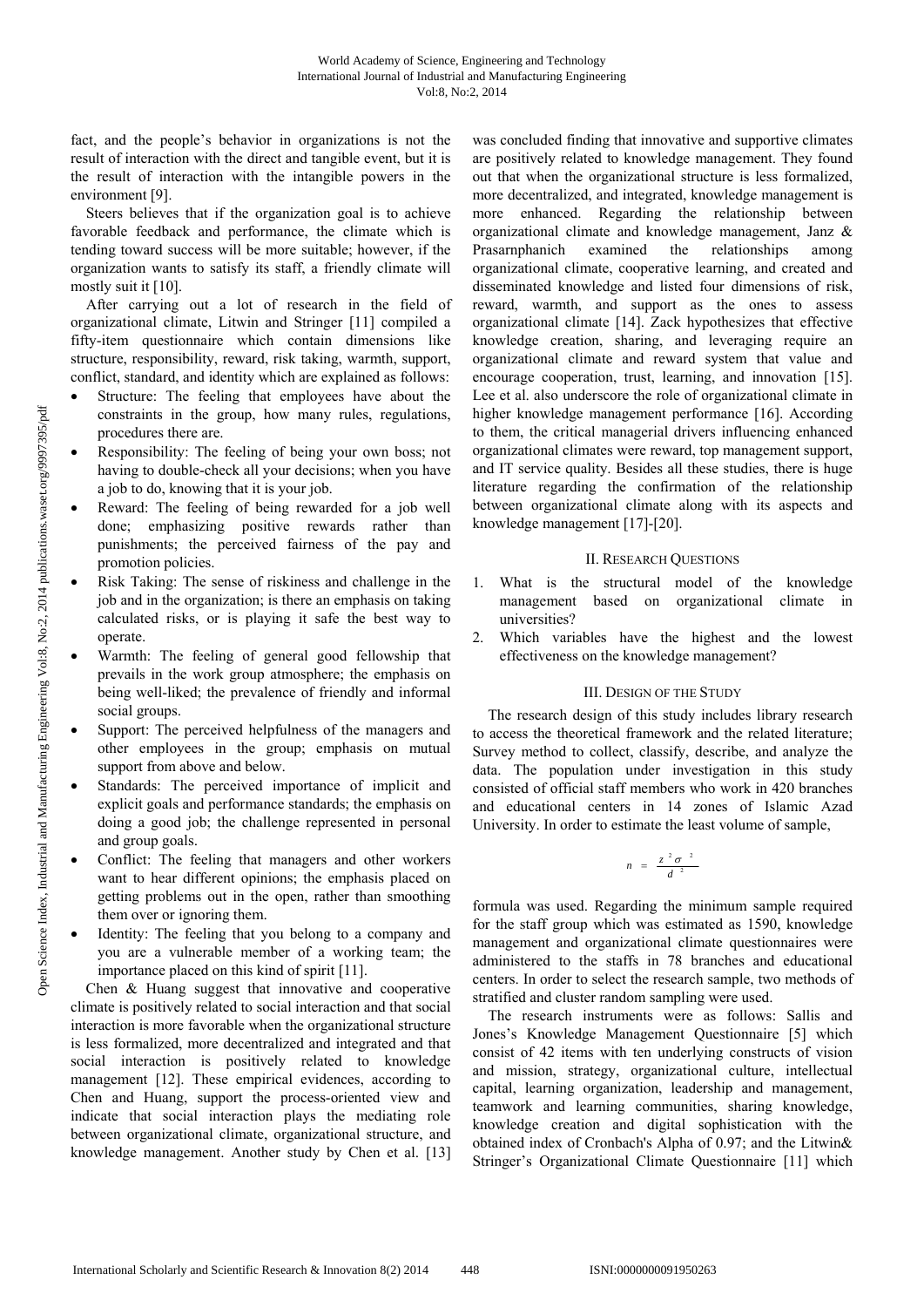consist of 50 items covering the dimensions of structure, responsibility, reward, support, risk taking, warmth, standard, conflict, and identity ( $\alpha$ = 0.83). The results of the study were analyzed through path analysis using LISREL software.

## IV. FINDINGS OF THE STUDY

The data collected from the administration of the instruments were analyzed. These data included the different indexes of central tendency, variability and the distribution of the questionnaires and its components. The distribution of the staff's scores in the given varia had tendency toward normality.



Fig. 1 Path analysis model for components of organizational climate with knowledge management

As shown in Fig. 1, the Lambda rate of external latent variable of organizational climate components was 0.62 for structure,0.07 for responsibility, 0.61 for reward, 0.52 for risk taking, 0.59 for warmth, 0.74 for support, 0.68 for standard, 0.53 for conflict, and 0.69 for identity whose accumulation forms the organizational climate variable with the effectiveness rate of 0.64. It means that 64% of the variation in the dependent variable of knowledge management is explained by a collection of these indices. The variable of structure indicates the highest amount of internal consistency in the external latent variable.

The Lambda rate of internal latent variable of knowledge management components were 0.74 for leadership and management, 0.83 for teamwork and learning communities, 0.70 for sharing knowledge, 0.82 for knowledge creation, 0.78 for digital sophistication, 0.80 for vision and mission, 0.84 for strategy, 0.87 for organizational culture, 0.85 for intellectual capital, and 0.87 for learning organization whose accumulation forms the knowledge management variable. The variable of learning organization indicates the highest amount of internal consistency in the internal latent variable.

Since the model's goodness of fit index is 0.94, it can be stated that it has an acceptable fit. The calculated index indicates the direct effect of organizational climate on knowledge management.

The following table presents the indices related to the model's fit:

| <b>TABLEI</b><br><b>MODEL'S FIT INDICES</b> |       |                                             |
|---------------------------------------------|-------|---------------------------------------------|
| <b>Index</b>                                | Rate  | Interpretation                              |
| Lewis-Tucker<br>(Non-normed fit index)      | 0.92  | High fit<br>(more than $0.90$ )             |
| Bentler-Bonett's<br>(Normed fit index)      | 0.93  | High fit<br>(more than $0.90$ )             |
| Hoelter                                     | 0.81  | High fit<br>(more than $0.70$ )             |
| Root Mean Square<br>Error (RMSE)            | 0.034 | High fit<br>(equal to or less than $0.05$ ) |
| GFI                                         | 0.94  | High fit<br>(more than $0.90$ )             |

The six indices of goodness of fit indicate presented model's fit and empirical data. Therefore, desirability adaptation is provided for the designed model and empirical data and it can be approved as an appropriate model for the knowledge management.

#### V. DISCUSSION AND CONCLUSIONS

The results of path analysis method revealed that dimensions of organizational climate have positive impact on knowledge management. Pointing to organizational climate and the related factors in their knowledge management model, Lee et al. found out that there is a relationship between organizational climate and knowledge management [16]. They named reward and senior-management support as two of the most important factors in organizational climate. Durcikova et al. also revealed that organizational climate plays a key role in the successful operation of system in knowledge management [21]. Chen et al. concluded that innovative and supportive climates are positively related to knowledge management [13]. In their theoretical framework to investigate the impact of organizational climate on knowledge management, Davis & Mentzer also revealed that negative organizational climates, characterized by weak leadership support and misaligned and reward structures, contributed to ineffective knowledge management [6]. Chen and Huang suggested that innovative and cooperative climate is positively related to social interaction and that social interaction is more favorable when the organizational structure is less formalized, more decentralized and integrated and that social interaction is positively related to knowledge management [12]. References [17], and [18]-[20] show quite huge amount of literature devoted to find out the relationship between organizational climate along with its dimensions and knowledge management which all confirm the existence of such relationship.

Knowledge management is now widely recognized as a competitive advantage and an increasing number of organizations are incorporating the knowledge management strategy [5], [6]. Knowledge management has been a critical factor for organizations looking to increase their productivity and effectiveness [15], [3]. According to Koulopoulos and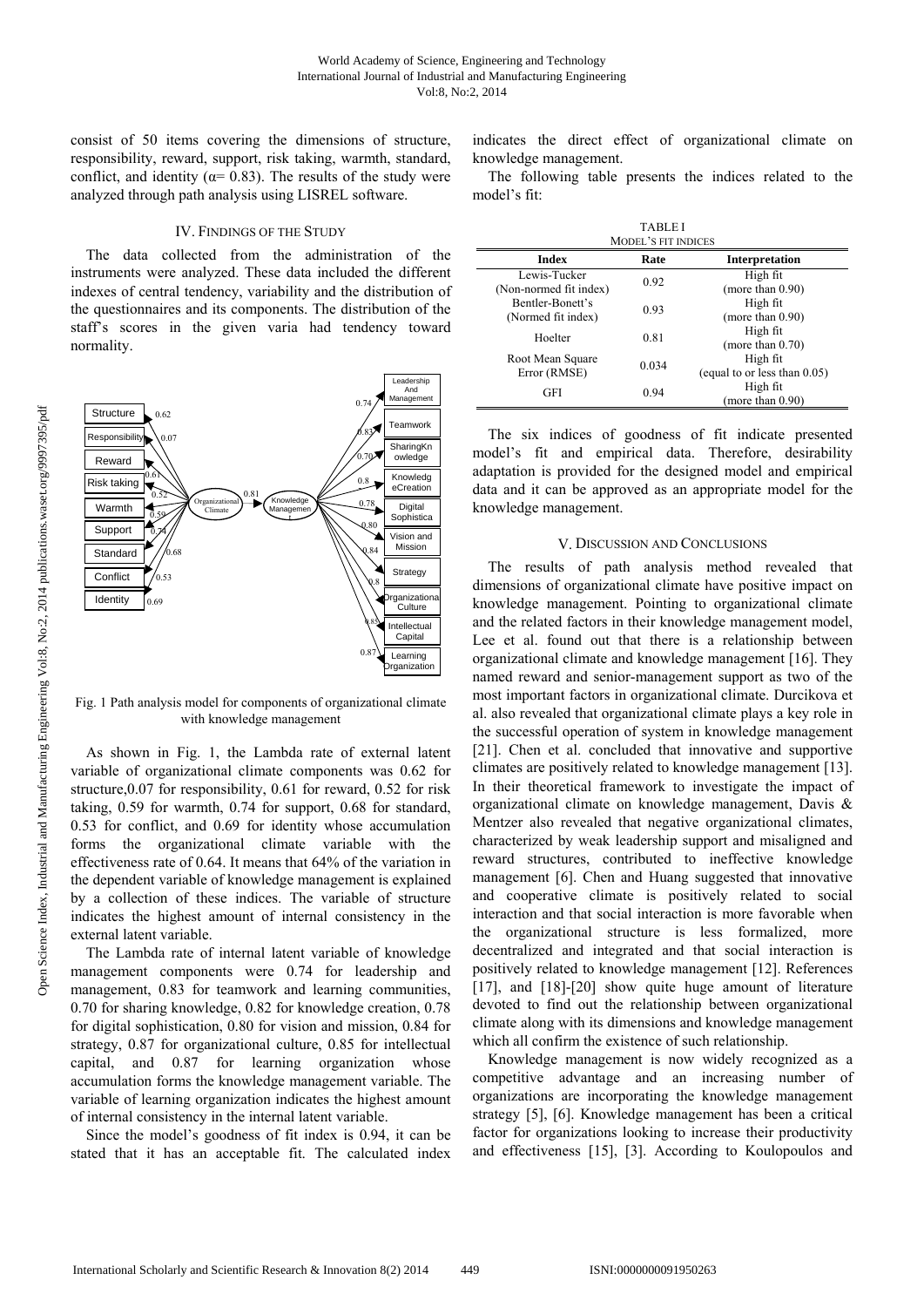Frappaolo, knowledge management is a critical business strategy which enables an organization to leverage its most precious resources, collective knowledge, talent and experiences to accelerate the rate at which it handles new market challenges and opportunities [22]. Inkpen propounds that organizations' failure to create and manage knowledge as a critical asset may account for their declining performance [23]. According to Wiig, knowledge management is fundamentally the management of corporate knowledge and intellectual assets that can improve a range of organizational performance characteristics and add value by enabling an enterprise to act intelligently [24].

Recent developments in the organizational knowledge literature [2] stress the importance of knowledge management to build a sustainable competitive advantage [6]. Lee underlines the significance of knowledge management in managing scientific bodies in higher education institutes [25].

According to the findings of different studies, it is recommended to form appropriate organizational atmosphere to improve knowledge management in universities. In other words, university atmosphere should be shaped in the following ways:

- There must be a sense of cooperation and collaboration among managers and employees in university.
- In organizational atmosphere, pay attention to humanity of employees and their feelings.
- Employees should be encouraged due to good performance and get reward for their efforts.
- The organization has to create a friendly atmosphere and relaxed and non-stressful environment.
- People who work in the organization should be proud of it, and faithful to goals of organization.
- There is a reasonable idea beyond performance criteria and employees feel satisfied when they have good performance.
- Managers encourage employees to comment in the meetings so openly and express their opinions, even those comments which seem to be opposite.
- People are encouraged to make the necessary changes to their work area.
- Management in the organization must determine an outline for subordinates and make them responsible for what they do.
- Jobs should be clearly defined and put in the structure logically.
- Policy options for decision-making are clearly explained.
- Inconvenient regulations must be minimal.
- New ideas increase productivity with proper planning and organization.

It is also suggested that the research projects as this one are to be endorsed in all branches of Islamic Azad University (IAU) to upgrade the knowledge management. With the effective role of higher education in the economic, social, political, and cultural development, it is suggested that this study can also be carried out in other universities in and out of the country so as to practically take further steps in the field of knowledge management.

### ACKNOWLEDGMENT

This paper is extracted from a research project sponsored by the research department of the Islamic Azad University, Roudehen Branch to whom we owe a debt of gratitude.

#### **REFERENCES**

- [1] J.D. Politis, "The relationship of various leadership styles to knowledge management, *Leadership & Organization Development Journal*," vol. 22, no. 8, pp. 354-364, 2001.
- [2] R. M. Grant, "Toward a knowledge-based theory of the firm," *Strategic Management Journal,* vol. 17, no. 2, pp. 109-22, 1996.
- [3] K. E. Sveiby, *The new organizational wealth: Managing and measuring knowledge- based assets*. San Francisco: Barrett- Koehler Publishers, 1997.
- [4] T. W. Brailford, "Building a knowledge community at Hallmark Cards," *Research Technology Management*. vol. 44, no. 5, pp. 18-25, 2001.
- [5] E. Sallis, and G. Jones, "Knowledge management in education", *London, Kogan page Limited*, 2002
- [6] D. F. Davis and J. T. Mentzer, "Organizational climate, knowledge management, and performance": *An integrative framework, American Marketing Association, Conference Proceedings, Chicago,* vol. 13 Pg.298, 2002.
- [7] W. L. French. F. E. Kast, and J. E. Rosenzwieg, "Understanding Human Behavior in Organization". --- *Harper and Row* 1985.
- [8] G. P. Boulden, "Productivity Linked to Profitability: *The Basis for Improved Work Life. In Better Quality of Work Life through Productivity: International Productivity Congress"* (pp.69-70). Tokyo: Asian Productivity Organizations1992.
- [9] R. G. Owens, "Organizational Behavior in Education". *4th Ed. Boston, MA: Allyn and Bacon*, 1991.
- [10] R. M. Steers, "Organizational effectiveness. A Behavioral View": *Santa Monica, CA: Good Year Publishing*, 1977.
- [11] G. H. Litwin, and R. A. Stringer, Jr., *Motivation and Organizational Climate*. USA: Harvard University Press, 1968.
- [12] C. J. Chen, and J. W. Huang, "How organizational climate and structure affect knowledge management, the social interaction perspective," *International Journal of Information Management*, vol. 27, no. 2, pp. 104, 2007.
- [13] C. J. Chen, J. W. Huang, and Y. C. Hsiao, "Knowledge management and innovativeness, the role of organizational climate and structure," *International Journal of Manpower,* vol. 31, no. 8, pp. 848, 2010.
- [14] B. D. Janz, and P. Prasarnphanich, "Understanding the antecedents of effective knowledge management: the importance of a knowledgecentered culture," *Decision Sciences*, vol. 34, no. 2, pp. 351-384, 2003.
- [15] M. H. Zack, "Developing a knowledge strategy," *California Management Review,* vol. 40, no. 4, pp. 45-56, 1990.
- [16] J. H. Lee, Y. G., Kim, and M. Y. Kim, "Effects of managerial drivers and climate maturity on knowledge management performance: Empirical validation," *Information Resources Management Journal*, vol. 19, no. 3, pp. 48-60, 2006.
- [17] G. W. Bock, R. W. Zmud, Y. G. Kim, and J. N. Lee, "Behavioral intention formation in knowledge sharing: Examining the roles of extrinsic motivators, social-psychological forces, and organizational climate," *MIS Quarterly*, vol. 29, no. 1, pp. 87-111, 2005.
- [18] J. S. Brown, and P. Duguid, "Organizing knowledge," *California Management Review,* vol. 40, no. 3, pp. 90-109, 1998.
- [19] D. A. Klein, "The strategic management of intellectual capital: An introduction," in *The Strategic Management of Intellectual Capital*, D. Klein, Ed. Boston: Butterworth-Heinenmann, 1998, pp. 1-19.
- [20] T. A. Peachey, "An examination of the effects of cultural, climate, structural, and technological factors on knowledge management effectiveness," [Ph.D. Dissertation]. *Aubur University*, 2006.
- [21] A. Durcikova, "The role of organizational climate in the use of knowledge management systems to support problem-solving," [Ph. D. Dissertation, Abstract]. University of Pittsburgh, 2004.
- [22] T. M. Koulopoulos, and C. Frappaolo, *Smart things to know about knowledge management.* Oxford, U K: Capstone Publishing Limited, 2000.